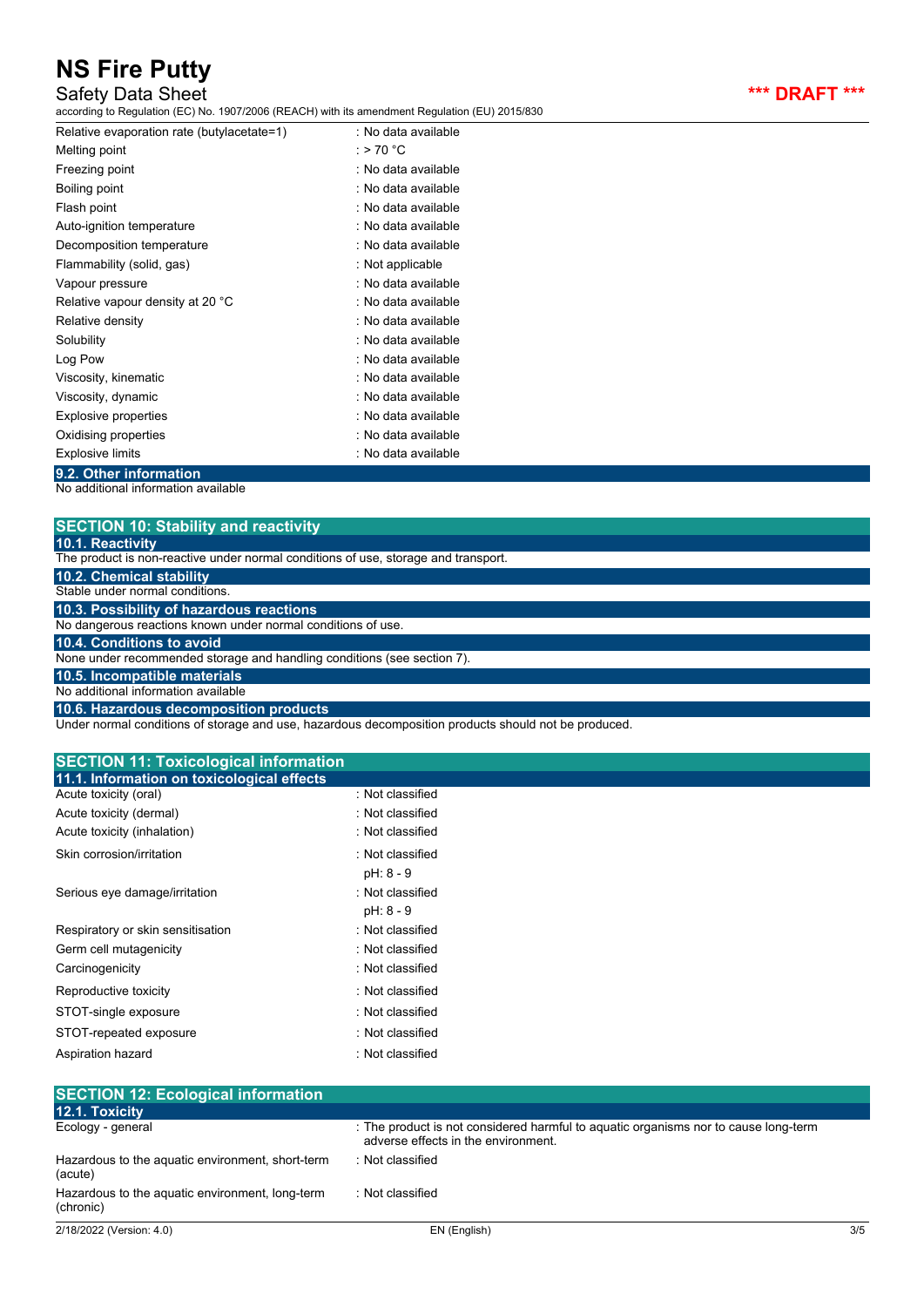#### Safety Data Sheet

according to Regulation (EC) No. 1907/2006 (REACH) with its amendment Regulation (EU) 2015/830

| 12.2. Persistence and degradability      |
|------------------------------------------|
| No additional information available      |
| 12.3. Bioaccumulative potential          |
| No additional information available      |
| 12.4. Mobility in soil                   |
| No additional information available      |
| 12.5. Results of PBT and vPvB assessment |
| No additional information available      |
| 12.6. Other adverse effects              |
| No additional information available      |
|                                          |

## **SECTION 13: Disposal considerations**

**13.1. Waste treatment methods**

: Dispose of contents/container in accordance with licensed collector's sorting instructions.

| <b>SECTION 14: Transport information</b>                                                   |                |                |                |                |  |
|--------------------------------------------------------------------------------------------|----------------|----------------|----------------|----------------|--|
| In accordance with ADR / RID / IMDG / IATA / ADN                                           |                |                |                |                |  |
| <b>ADR</b>                                                                                 | <b>IMDG</b>    | <b>IATA</b>    | <b>ADN</b>     | <b>RID</b>     |  |
| 14.1. UN number                                                                            |                |                |                |                |  |
| Not applicable                                                                             | Not applicable | Not applicable | Not applicable | Not applicable |  |
| 14.2. UN proper shipping name                                                              |                |                |                |                |  |
| Not applicable                                                                             | Not applicable | Not applicable | Not applicable | Not applicable |  |
| 14.3. Transport hazard class(es)                                                           |                |                |                |                |  |
| Not applicable                                                                             | Not applicable | Not applicable | Not applicable | Not applicable |  |
| 14.4. Packing group                                                                        |                |                |                |                |  |
| Not applicable                                                                             | Not applicable | Not applicable | Not applicable | Not applicable |  |
| 14.5. Environmental hazards                                                                |                |                |                |                |  |
| Not applicable                                                                             | Not applicable | Not applicable | Not applicable | Not applicable |  |
| No supplementary information available                                                     |                |                |                |                |  |
| 14.6. Special precautions for user                                                         |                |                |                |                |  |
| <b>Overland transport</b>                                                                  |                |                |                |                |  |
| Not applicable                                                                             |                |                |                |                |  |
| <b>Transport by sea</b>                                                                    |                |                |                |                |  |
| Not applicable                                                                             |                |                |                |                |  |
| Air transport                                                                              |                |                |                |                |  |
| Not applicable                                                                             |                |                |                |                |  |
| Inland waterway transport                                                                  |                |                |                |                |  |
| Not applicable                                                                             |                |                |                |                |  |
| Rail.transport                                                                             |                |                |                |                |  |
| Not applicable                                                                             |                |                |                |                |  |
| 14.7. Transport in bulk according to Annex II of Marpol and the IBC Code<br>Not applicable |                |                |                |                |  |

## **SECTION 15: Regulatory information**

**15.1. Safety, health and environmental regulations/legislation specific for the substance or mixture**

#### **15.1.1. EU-Regulations**

Contains no REACH substances with Annex XVII restrictions

Contains no substance on the REACH candidate list

Contains no REACH Annex XIV substances

Contains no substance subject to Regulation (EU) No 649/2012 of the European Parliament and of the Council of 4 July 2012 concerning the export and import of hazardous chemicals.

Contains no substance subject to Regulation (EU) No 2019/1021 of the European Parliament and of the Council of 20 June 2019 on persistent organic pollutants